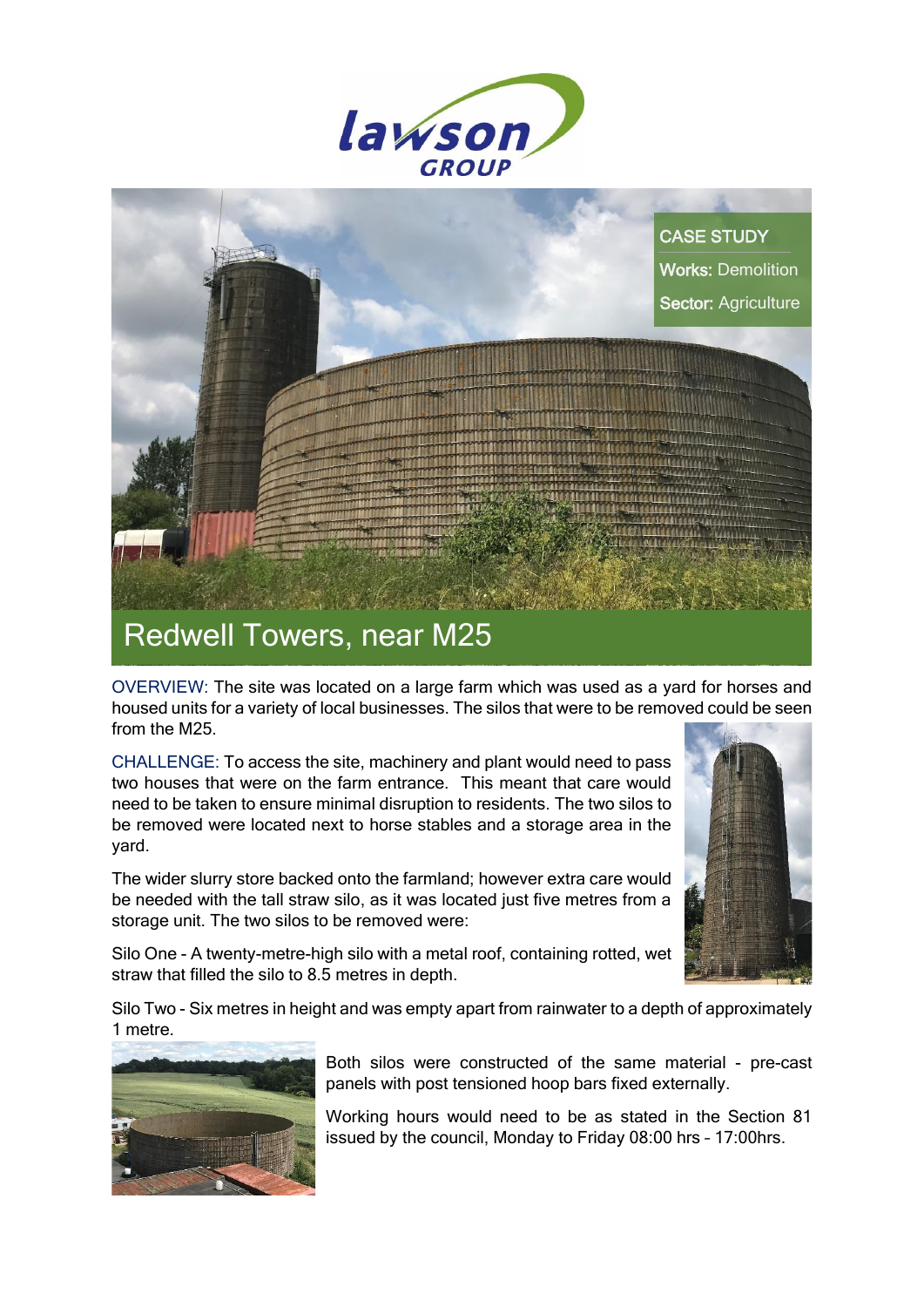SOLUTION: Once Heras fencing and welfare had been put in place, the scaffolding was erected around silo one. A trained scaffolder, following a separate method statement, built a circle independent tower around the silo. This also had debris netting to keep all material within the scaffolding and site.



Once the scaffolding had been erected, one of Lawson Group's highly trained demolition supervisors assessed the scaffolding up to the top of the silo. Once confident that the scaffolding met Lawson Group's high standards, cutting of the metal roof could begin. Using a disc cutter, sections were cut out and allowed to



fall, in a controlled manner, into the pre-determined drop zone within the silo.

Following an engineer's report, a small drone was used to inspect the inside of the silo, an engineer was asked to check the integrity of the structure before any structural demolition took place. Once the engineer gave the all clear to proceed, Lawson Group's demolition operatives began to hand demolish the

concrete sections from the top down. Working from the scaffold tower, they were removing no more than one section all around the top at any time. Operatives used TE1000 and TE750 breakers which



were run from a generator located on the ground. As operatives broke out each section of concrete wall, the

sections were lifted out and deposited down a rubble chute positioned on the scaffold - this allowed the material to be removed from site efficiently.